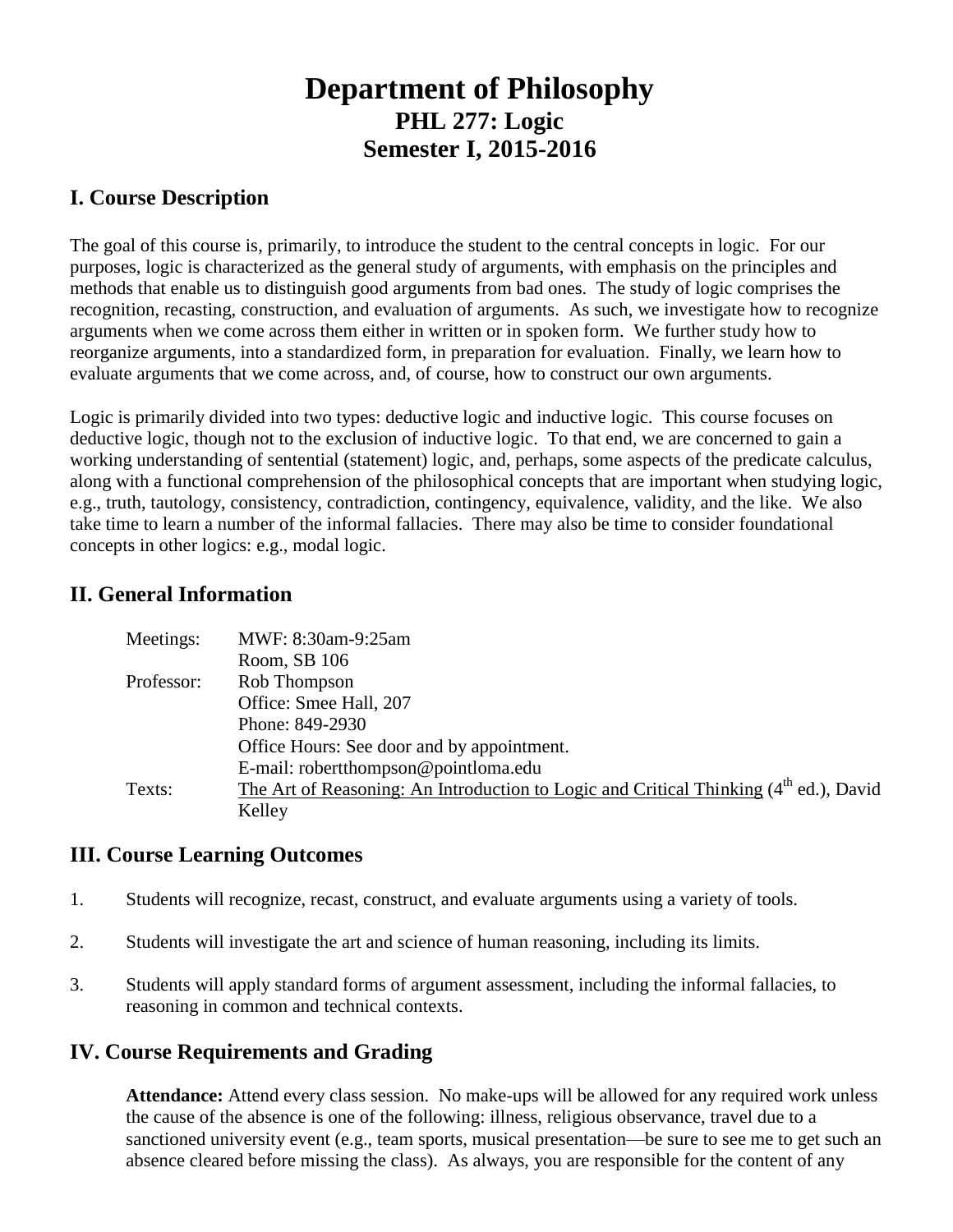missed class.

Per the University's attendance policy, any student who misses more than 20% of the course may be de-enrolled without appeal. In addition to no credit being gained for the course, you may receive a failing grade on your transcript if de-enrollment occurs after the last day to drop a semester class. As with any course requirement, you bear the responsibility to insure that the attendance requirement is met. Significant tardiness will count as an absence.

**Readings:** Read all of the assigned material before coming to class. To do otherwise is to start a class period in a disadvantaged position, as I will assume that everyone has finished the reading when I prepare lectures and directed discussions. Moreover, it will be difficult at best to do the homework assignments without having finished the reading.

**Homework:** Do all homework assignments. Even though homework is not explicitly figured in the final grade, and will not usually be collected, success on the exams is positively correlated to successful completion of homework exercises to a high degree. To put it another way, if a student fails to regularly do the homework, that student will find it next to impossible to succeed in this course.

**Participation:** Participate in class. Please feel free to ask questions or make comments that are relevant to the material we are covering at any time. At times I may ask a student a direct question. On such rare occasions, the student is always free to pass on answering the question. This is different for board work in front of the class, as you are expected to participate in that from time to time.

100% **Exams:** There will be five exams, including the final. The nature of the course material is cumulative/comprehensive, so the exams will tend that way as well and the final exam will be so by design. Each exam will account for 20% of the final grade.

**Late work and extra credit:** No unsanctioned late work will be accepted. No extra credit will be given.

# **V. Miscellany**

1. *Academic Misconduct Policy*: Academic misconduct includes plagiarism and the use of unauthorized materials, information, or study aids in any exam or other academic exercise. It also includes assisting others in any attempt to cheat. It will not be tolerated. However, respect for academic honesty is consistent with discussing the ideas of the course with others. In fact, I encourage you to discuss any and all of the course material that you find interesting outside of class. In the end, however, you must do your written work on your own. If you have any questions about academic honesty, either in general or in particular, please ask me.

A special note on plagiarism is warranted. Each of you is responsible to know what plagiarism is and to avoid even the appearance of plagiarism in your work. No act of plagiarism, whether born of one's intention or ignorance, will be tolerated in this class. Anyone caught plagiarizing will incur severe academic punishment. Such punishment will include a grade of zero for the plagiarized work, and may also include expulsion with a failing grade from the course. The student's name and an explanation of the incident will also be forwarded to the Department Chair/School Dean and the area Dean. The area Dean will review the report and submit it to the Provost and the Vice President for Student Development. It will also be placed in the student's permanent academic file. Please see the University policy stated in the catalogue.

2. *Harassment Policy*: Racial, sexual, and ethnic harassment, and any other type of disruptive behavior, are not conducive to a good learning environment. These behaviors will not be tolerated. However, I encourage all students to be open to any honest and tactful discussion of issues that might arise in the context of our learning.